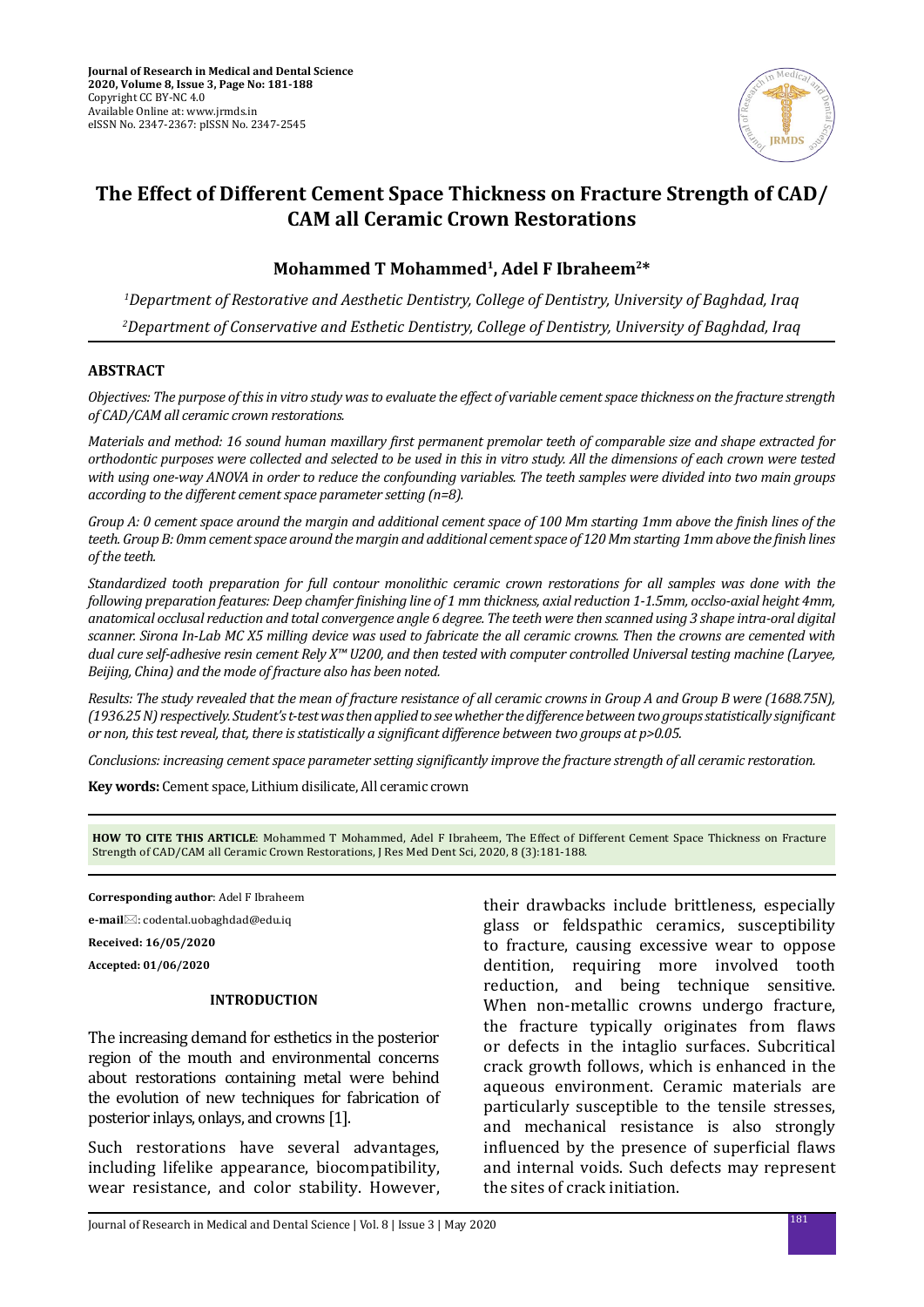This phenomenon may be influenced by different factors such as marginal design of the restoration, residual processing stress, magnitude and direction and frequency of the applied load, elastic modulus of the restoration components, restoration–cement interfacial defects, cement film thickness and oral environmental effects. The introduction of computer-aided design / computer-aided manufacturing (CAD/CAM) technology in dentistry enabled dentists to use new treatment modalities and changed the design and application limits of all-ceramic restorations as the demand for esthetics in the posterior region of the mouth has increased. Recent lithium disilicate restorations have provided functional, biocompatible, and esthetic demands. The strength of an all- ceramic restoration depends not only on the fracture resistance of the material, but also on a suitable preparation design, cement space thickness and adequate material thickness.

The lack of sufficient relief spaces in these areas impedes the flow of cement beyond the occlusal portion of the casting, resulting in incomplete seating due to hydraulic pressure [2]. Pilo, et al. said when the crown restoration precisely fits the prepared tooth, the escape pathway of cement between the crown restoration and prepared tooth surface become more difficult [3]. The final effects are creation of premature, occlusal contacts, inappropriate proximal contacts, marginal discrepancies and lack of coziness [4]. Many methods have been suggested previously in order to minimize post cementation marginal discrepancy such as Venting [5]. Cement escape channels and Internal relief space Internal relief space for cement has been shown to increase the marginal fit between restoration and preparation of the tooth, decreasing the risk of cement breakup, plaque accumulation, chronic decay and parodontal problems and restore support and load distribution to the restoration substrate [6]. All these advantages obtained from internal relief space might improve the fracture strength of cemented all ceramic crown. Thus, the aim of this in vitro study was to evaluate the effect of different cement spacer thicknesses on fracture resistance of CAD/CAM all ceramic crown restorations.

## **MATERIALS AND METHODS**

Sixteen natural sound maxillary first premolar with two roots that extracted for orthodontic reason were selected and collected to be used in this study. The teeth were kept in moist condition by immersing in distilled water. All teeth were then embedded in individual block of cold cure acrylic resin to 2 mm apical to cemento enamel junction. The acrylic block was constructed with (2.0 cm height=1.5 cm diameter) [7]. Dental surveyor (Dentaurum, Germany) was used to position the long axis of the tooth parallel to that of the acrylic resin block (Figure 1).

Prior to teeth preparation, the pencil was used to demarcate the future finish line position. In order to obtain standardized preparation, a high speed water coolant handpiece connected and secured to dental surveyor upper arm, while acrylic specimen holding the tooth was adapted to the surveyor mobile lower member, by this way the long axis of the bur can be kept parallel to the long axis of the tooth throughout the cutting procedure. Each specimen was prepared to receive the recommended following preparation guidelines by ivoclar vivadent: anatomical occlusal reduction, 1 mm chamfer finishing line all around the tooth with a total circumferential axial reduction of about (1.5 mm) and 6 mm total axial tapering (Figure 2).

All specimen is randomly divided into two groups A and B by the cement space thickness (n=8): the cement space parameter in Group A was set at 100 mm and for Group B was set at 120 mm. (Figure 3). Each sample were scanned using the 3-shaped intra-oral digital scanner (3-Shape, Copenhagen, Denmark) with Exo Cad software to create a 3D digital image for all teeth. The crowns were then milled with the MC X5 (Sirona Dental System, Germany) milling machine, IPS e.max CAD ceramic lithium disilicate blocks for CEREC and In Lab (Ivoclar Vivadent, Schaan, Liechtenstein).

A custom-made holding device was especially fabricated to be used as a screw that secured the lithium disilicate crown on the natural tooth sample during marginal checking and cementation procedure to maintain standardized seating forces. The device was designed to have a load sensor attached to it. Furthermore, a modification was done on this device so that it will hold the crown parallel to the path of insertion of the prepare tooth during crown seating procedure by attaching the vertical arm of the device to the vertical arm of the surveyor. In order to apply the seating force more evenly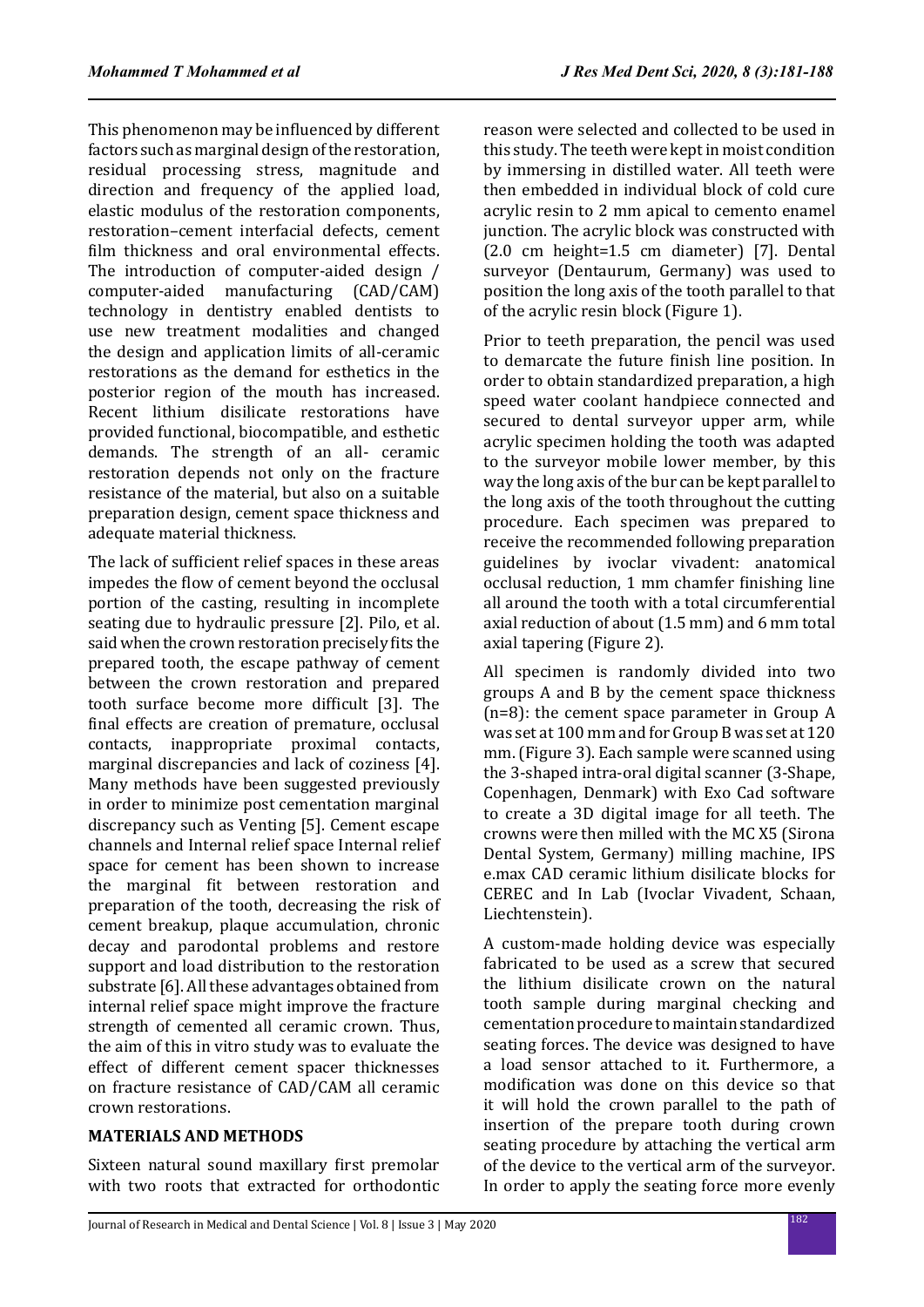

**Figure 1: Tooth attached to the vertical arm of the surveyor.**



**Figure 2: Tooth preparation.**



**Figure 3: Cement space parameter setting in CAD/CAM software.**

and parallel to the path of insertion, a square custom-made mold of 8 mm × 4 mm with central round hole about 1 mm larger from the crown circumferential was attach to the tighten screw end of the device. This central hole was filled, later on, during cementation procedure with special type of silicon to cover 3 mm of occlusal surface of each cemented crown. Each crown was seated on the tooth sample with a standard load of 5 Kg ( $\cong$  50 N) (Figure 4) [8].

Prior the cementation procedure for all groups, the teeth were cleaned by alcohol, the luting agent were injected inside the inner surface of the crown until it complete filled. Each crown was, then, filled with the luting cement and seated over its respective tooth with finger pressure initially then a static load of 5 Kg was applied for

6 minutes according using the specimen holding device. Excess material was removed with a fine micro brush before complete polymerization. Each cemented specimen was kept for one hour to bench set. All specimens were then stored in distilled water at room temperature and then tested after one week after cementation [9].

思える場

Testing Procedure A single load to failure test using universal testing machine (Laryee, Beijing, China) (Figures 5 and 6) was used to assess the strength of the cemented crowns. In order to be suitable with the size of the specimen that used in this study, two modifications have been done on Instron test machine, one involved the upper jaw while the other involved the lower jaw. For upper jaw, Instron testing machine was mounted with a movable rod with semispherical head of 4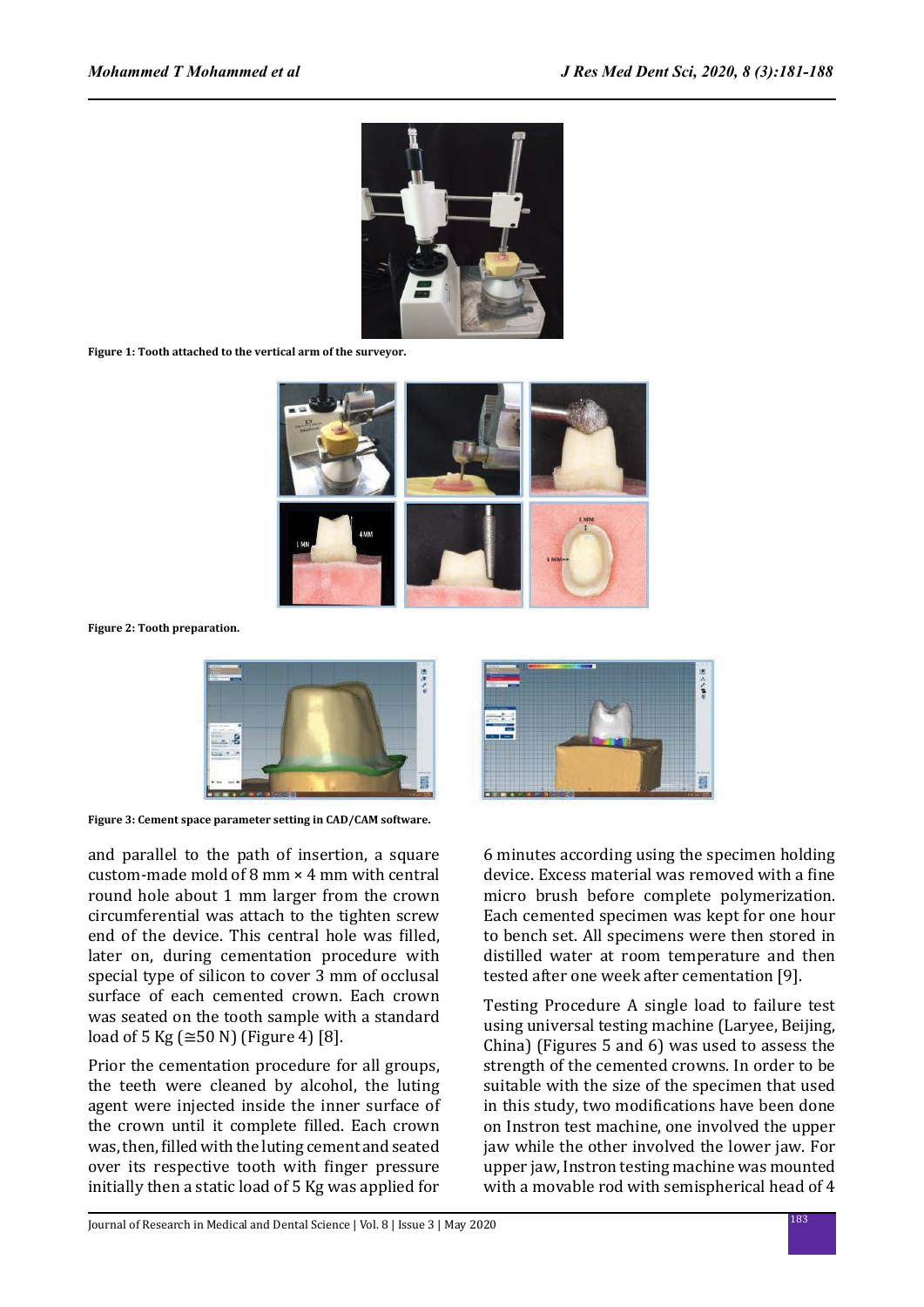

**Figure 4: Cementation of the crown by application of vertical load of 5 Kg during crown cementation.**



**Figure 5: The computer-controlled universal testing machine used in the study.**



**Figure 6: Representation of rod application used for axial compression test: The tooth with its acrylic block fixed to the base of the testing machine.**

mm diameter attached to the upper jaw through the loading piston, while for the lower jaw, specially designed sample holding device was mounted to the lower jaw of the testing machine to securely hold the specimen.

After one week of storage in distilled water, the specimen was secure on their position on Instron testing machine, the occlusal surface of the crown was covered by 1 mm thick rubber sheet, the loading force was then applied at the center of occlusal surface along the long axis of cemented crowns with a crosshead speed of 0.5 mm/min until fracture occurred [10]. All specimens were loaded up to fracture and a computer connected to the charging system automatically recorded the total breaking load of each sample in Newton (N) when rod's end press on the slope of the cusps. Also, after the fracture strength test was completed, each specimen was examined visually using magnifying loupes (6 x) to assess the fracture mode as shown in Burke's classification (Table 1).

#### **RESULTS**

The descriptive statistics including the mean, standard deviation, minimum and maximum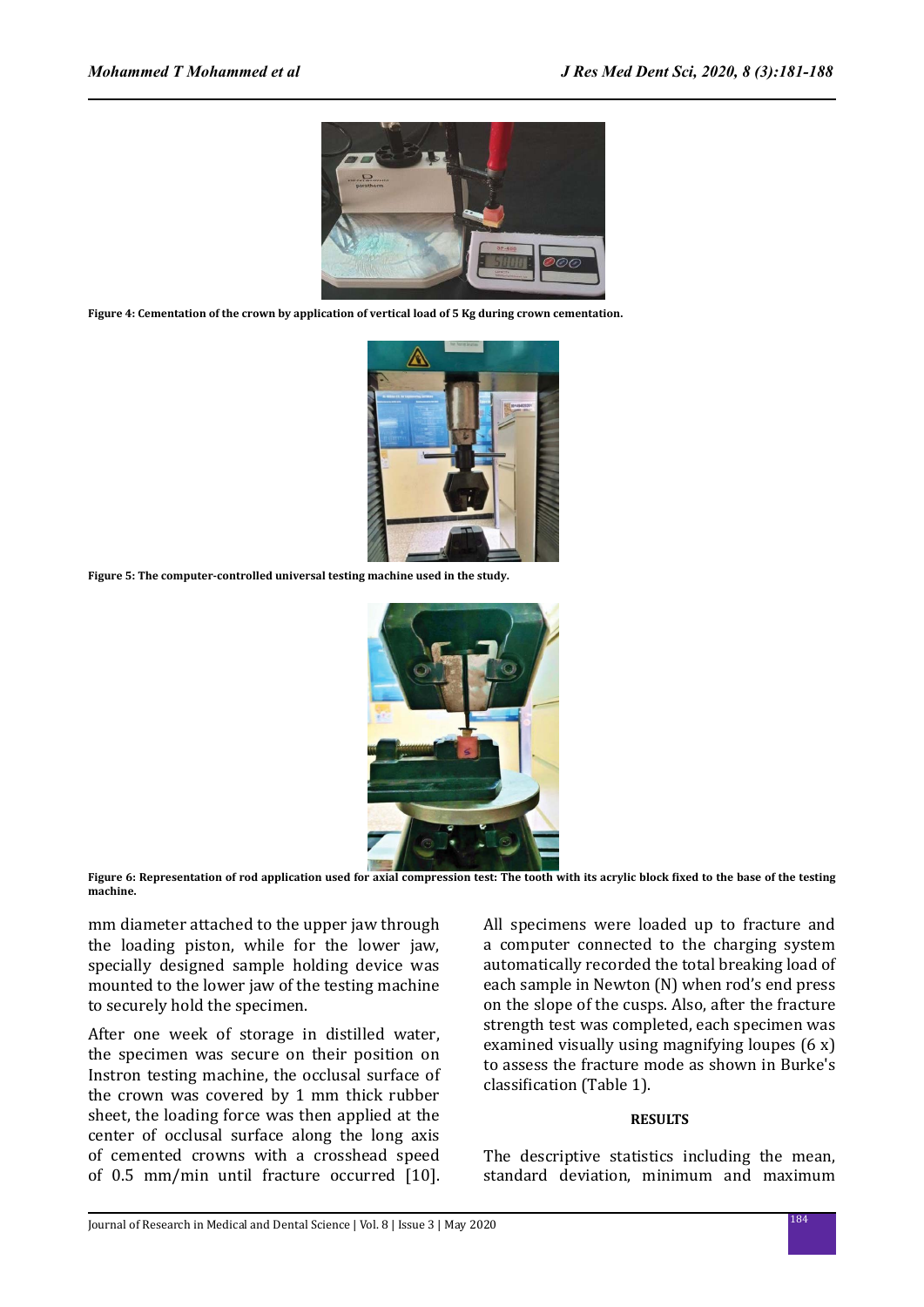|                                                                                             |                         |                                                                                                             | Table 1: Burke's classification for the mode of fracture.        |                                       |         |              |  |
|---------------------------------------------------------------------------------------------|-------------------------|-------------------------------------------------------------------------------------------------------------|------------------------------------------------------------------|---------------------------------------|---------|--------------|--|
|                                                                                             | <b>Mode of fracture</b> |                                                                                                             |                                                                  | <b>Description</b>                    |         |              |  |
| Code I                                                                                      |                         |                                                                                                             | Minimal fracture or crack in crown                               |                                       |         |              |  |
| Code II                                                                                     |                         |                                                                                                             | Less than half of crown lost                                     |                                       |         |              |  |
| Code III                                                                                    |                         |                                                                                                             | Crown fracture through midline (half of crown displaced or lost) |                                       |         |              |  |
| Code IV                                                                                     |                         |                                                                                                             |                                                                  | More than half of crown lost          |         |              |  |
| Code V                                                                                      |                         |                                                                                                             |                                                                  | Severe fracture of crown and/or tooth |         |              |  |
| Table 2: Descriptive statistics of fracture strength of the different groups measured in N. |                         |                                                                                                             |                                                                  |                                       |         |              |  |
| Groups                                                                                      | No                      | Mean                                                                                                        | <b>Std. Deviation</b>                                            |                                       | Minimum | Maximum      |  |
| Α                                                                                           | 8                       | 1688.75                                                                                                     | 244.54                                                           |                                       | 1448    | 2086         |  |
| B                                                                                           | 8                       | 1936.25                                                                                                     | 188.53                                                           |                                       | 1705    | 2252         |  |
|                                                                                             |                         | Table 3: T test for comparison of fracture strength among the groups with different cement space thickness. |                                                                  |                                       |         |              |  |
| Group A mean                                                                                |                         | Group B mean                                                                                                | T value                                                          |                                       | P value | Significance |  |
| 1688.75                                                                                     |                         | 1936.25                                                                                                     | $-2.26709$                                                       | 0.019875                              |         | S            |  |
| Table 4: Mode of fracture of the different groups.                                          |                         |                                                                                                             |                                                                  |                                       |         |              |  |
| <b>Groups</b>                                                                               | Code 1                  | Code 2                                                                                                      | Code 3                                                           | Code 4                                | Code 5  | <b>Total</b> |  |

Group A 1(12.5%) 7(87.5%) 8 (100%) Group B 8 (100%) 8 (100%)

values of the fracture strength in (N) of the two different groups are shown in Table 2.

Also from the Table 2 with (B) group in which the crowns are manufactured with cement space thickness 120 Mm ،the highest mean value of fracture strength as (1936.25 N), while the mean value was recorded in the groups (A) with cement space thickness 100 Mm is (1688.75N).

Additional t test also done to show the difference between the groups that luted with the same luting agent but with different cement space thickness as follow in Table 3. T test shown the significant difference of the fracture strength of the crowns fabricated with different cement space thickness and the same luting agent Table 4.

#### **DISCUSSION**

#### **Material and method**

In this analysis, freshly extracted human natural teeth are selected to be used as abutment teeth since the fracturing strength of all-ceramic restorations is heavily dependent on the supporting abutment's elastic component [11]. In addition, the use of natural teeth permits restoration adhesive cementation and more clinical relevance [12].

Due to the relative ease of their selection from patients in need of orthodontic treatment and can be collected as a sound tooth, maxillary first premolars were chosen for use in this study. Furthermore, relative to other teeth, maxillary premolars are the least variability in morphology [13].

To mimic the help of alveolar bone in a healthy tooth, all teeth samples are individually embedded in a cold cure acrylic resin block up to 2 mm apical to the CEJ [14].

Tooth preparation is dependent on material for all-ceramic crowns. The stated strength of any ceramic material by the manufacturers depends entirely on the material thickness and the design of the perpetration. Anything less than following the recommendations of the manufacturers will lead to a weaker final restoration. On the other hand, lithium disilicate's least suggested axial reduction is 1 mm. Therefore, the manufacturers of the materials used in this study recommend deep chamfer finshing line in this study regarding the type of finshing line. This type of finishing line has been found to provide better marginal adjustment of all-ceramic [8,15].

Planar occlusal reduction was performed because a clinical simulation should be used to prepare a tooth or model in vitro [16]. In addition, it was found that planar occlusal reduction will provide better marginal adaptation of the crown restoration when chamfer finishing line was used [8]. To obtain standardization for all specimens, teeth were prepared occluso-gingivally at a height of 4 mm [17]. Tooth preparation was performed using a modified dental surveyor to monitor tooth preparation variables including the degree of axial taper, finish line layout, and insertion route [18].

Digital impression using intra-oral scanner was used in this study to overcome the errors that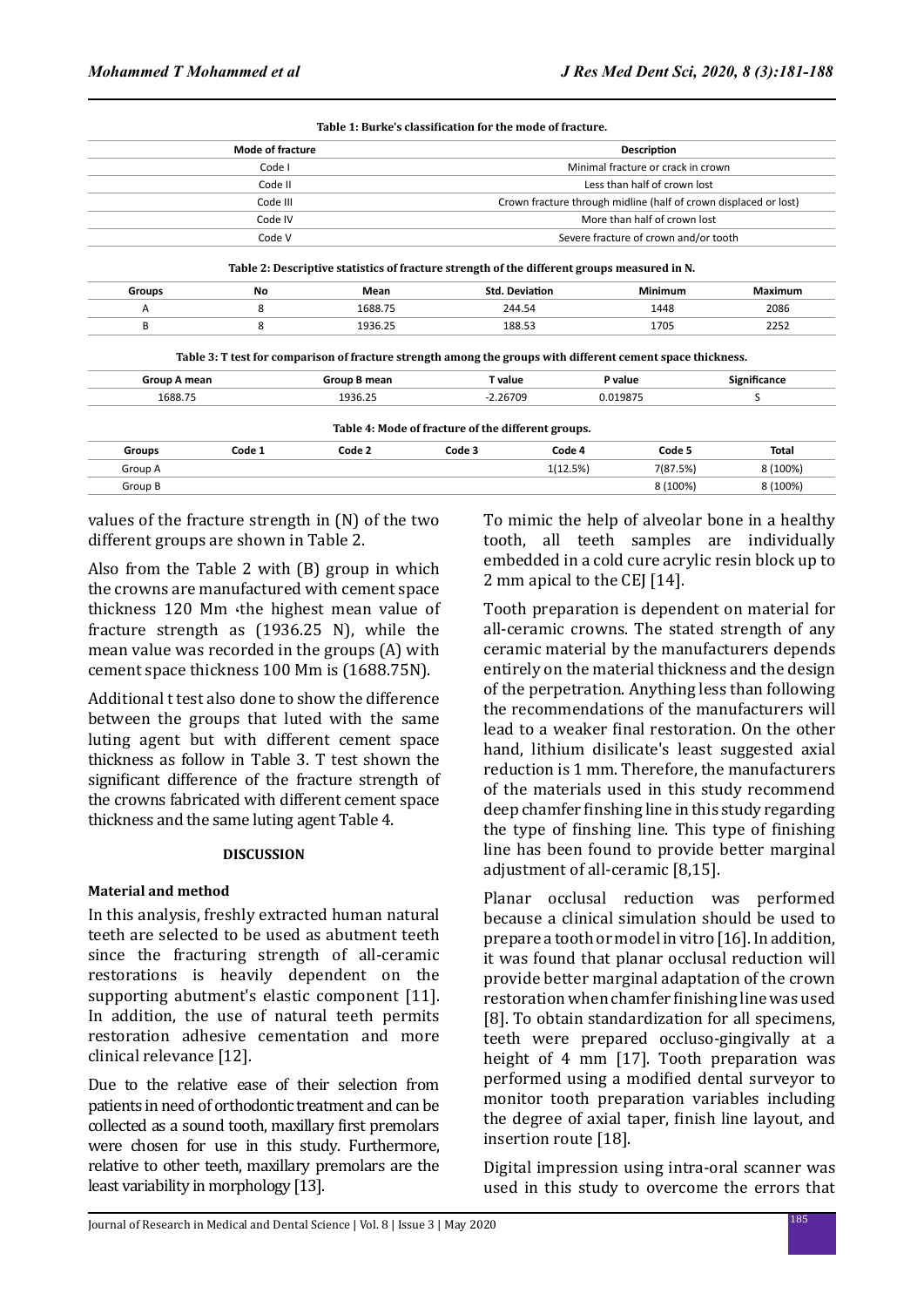could occur during the steps of conventional impression making, including the dimensional changes of the impression material and gypsum used to manufacture the master model [19]. The same digital process was used for the manufacture of crowns for standardization purposes, including the use of the same design software, design mode, parameters of restoration and milling unit. Design mode "Biogeneric Reference" using a first premolar dentoform as the reference tooth was selected in this study to provide a standardized morphology for crowns of all teeth.

In this analysis, dual-curing resin cement was used to ensure a high conversion rate and full cement healing due to differences in the degree of translucency of the materials used since these cements were cured by two mechanisms: chemical and photo-initiated. If insufficient light penetrates through the reconstruction during the cement's final light curing, the concrete is chemically cured [20]. Each crown was seated under a constant load of 5 kg (approximately 50 N) during cementation to simulate the biting force during clinical cementation [21]. During the load application, a piece of rubber material was placed on the occlusal surface of the crown to spread the load evenly across the entire occlusal surface and to mimic the cotton roll cushion effect medically used during crown cementation [22]. During the seating and cementation process of the lithium disilicate crown to the preparation teeth, a Specimen Holding and Cementing Device was used in this research [8]. A modification has been added to this tool, this improvement allows for more reliable crown restoration seats for all specimens by allowing a single uniform load path perpendicular to the occlusal surface during cementation In this research, single load to failure testing was used to check the fracture strength of crowns as this method provides useful information to compare the materials tested without the input of confounding variables from fatigue testing [23].

The load was applied in this experiment at a crosshead speed of 0.5 mm / min as it was found that lower speeds were followed by greater plastic deformation and higher fracture strength measurements could be obtained [24].

Many forces act in all possible directions in the dynamic masticatory process, the most important being the compressive force; therefore, the choice of load application parallel to the long axis of the tooth was chosen to simulate the physiological function and obtain a degree of non-axial loading through existing occlusal contact variations [7]. Placing a piece of rubber between the load applicator and the tested crown was intended to act as a stress breaker to prevent damage caused by the load applicator's direct contact with the tested crown and to mimic the cushion effect of food between opposing teeth [25].

## **Comparisons among groups**

In this study, the statistically highly significant differences in the fracture strength between different groups could be attributed, in general, to the variable internal fitness of all ceramic crown restorations that fabricated with different cement space thickness.in which the higher cement space thickness of fabricated all ceramic crown had a higher fracture strength, These result findings are agreed with different previous studies like [26-29]. Regarding to previous studies, increased cement space thickness is correlating with decreased seating discrepancies and thinner cement thickness.

Also, a modulus of elasticity of the supporting structure has a role on the fracture strength of the all ceramic restoration, in which the higher the elastic modulus, the higher the load to the failure. The modulus of elasticity of the dentin is (16 GPa) and that of the luting cement is (6 to 8 GPa),so the thinner cement thickness is preferred for higher fracture strength of overlying all ceramic crown The way to have a thinner well distributed cement is by decreasing the hydraulic pressure while crown seating. This can be achieved by increase the cement space thickness of fabricated crown to provide more space for escape of excess cement during crown seating [30]. Despite the statistically significant differences in fracture strength between the different subgroups, it should be noted that the mean value of the fracture strength of the crowns in all groups exceeded the maximum bite strength in the premolar region (450 N) [31].

## **Mode of fracture**

In this study, most of the samples of all groups showed severe fracture of the crown and tooth (catastrophic failure). This mode of fracture could be attributed to the nature of fracture test used, the single load to failure test, whereby the inclination of the cusps and the position of the load applicator during loading play a major role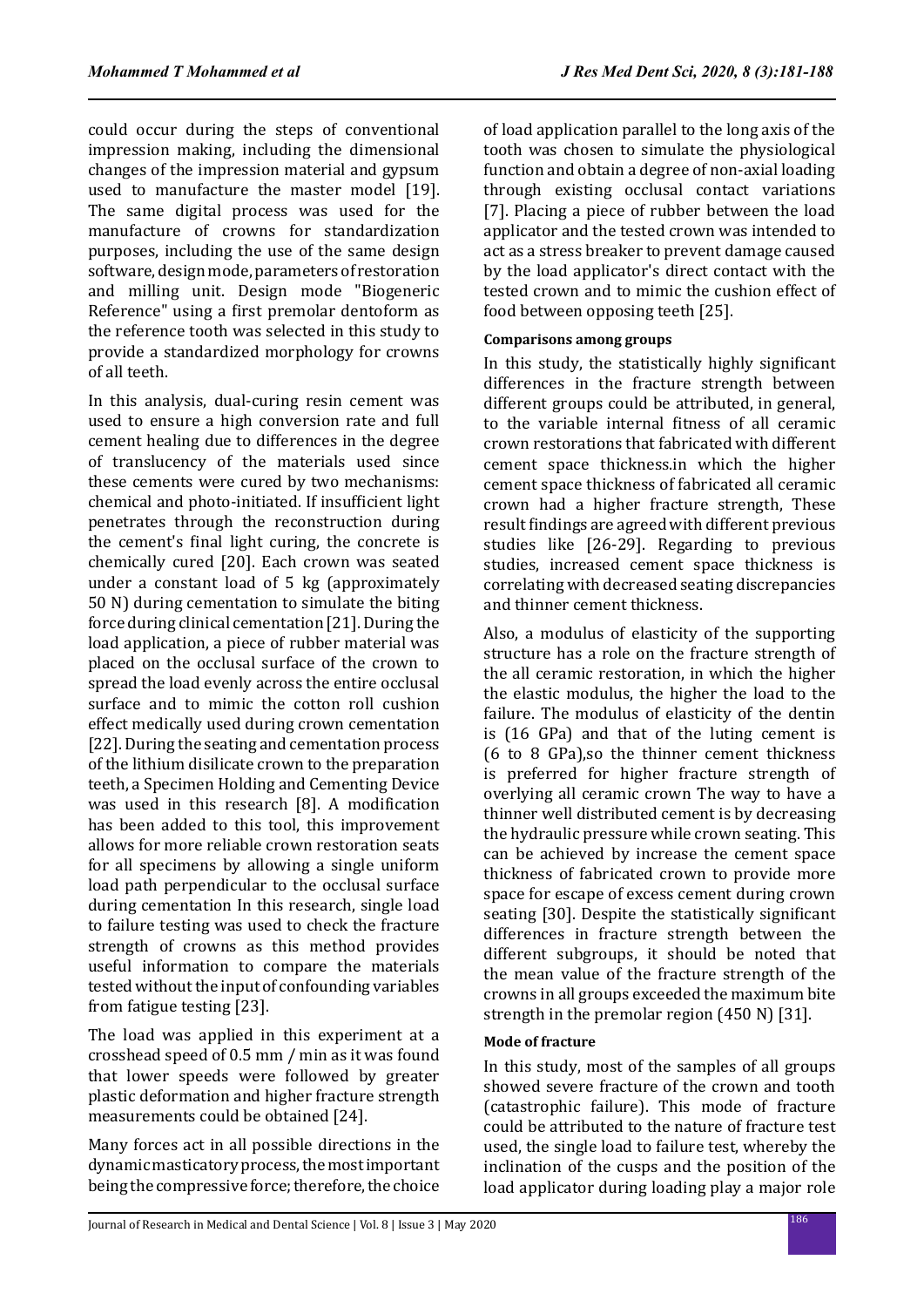in determining the fracture behavior. Crown anatomy of the upper premolars with the sharp angle between the buccal and palatal cusps makes these teeth more susceptible to a mesiodistal split vertical fracture under occlusal load [32]. This mode of fracture was also found in previous studies done [33] and [34] who all found that static load to failure test provoked splitting of the crowns from the central fossa through the abutment mesio-distally below CEJ. On the other hand, this mode of fracture suggests a strong bond between the cemented crowns and their respective teeth owing to the adhesive cementation protocol used in this study. It has been shown that adhesive cementation reduces the risk of debonding of all-ceramic restorations due to its high bond strength to the tooth structure and ceramic restorative materials.

## **LIMITATION**

One of the main limitations is that the study done in vitro (non-vital teeth) and the dentine quality of the samples is not identical exactly 100%.

## **CONCLUSION**

The using of 120 μm cement space thickness with lithium disilicate crown fabrication to increase the fracture strength.

#### **REFERENCES**

- 1. Sunnegårdh-Grönberg K, Peutzfeldt A, van Dijken JWV. Flexural strength and modulus of a novel ceramic restorative cement intended for posterior restorations as determined by a three-point bending test. Acta Odontologica Scandinavica 2003; 61:87-92.
- 2. White SN, Kipnis V. Effect of adhesive luting agents on the marginal seating of cast restorations. J Prost Dent 1993; 69:28-31.
- 3. Pilo R, Cardash HS, Baharav H, et al. Incomplete seating of cemented crowns: A literature review. J Prost Dent 1988; 59:429-433.
- 4. Mule SA, Dange SP, Khalikar AN, et al. Effect of varying layers of two die spacers on precementation space of full coverage restorations. J Indian Prosthodont Society 2014; 14:67-75.
- 5. Jørgensen KD. Factors affecting the film thickness of zinc phosphate cements. Acta Odontologica Scandinavica 1960; 18: 479-490.
- 6. Carter SM, Wilson PR. The effect of die-spacing on crown retention. Int J Prosthodont 1996; 9.
- 7. Salameh Z, Sorrentino R, Papacchini F, et al. Fracture resistance and failure patterns of endodontically treated mandibular molars restored using resin composite with

or without translucent glass fiber posts. J Endodont 2006; 32:752-755.

- 8. Abdullah LS, Ibraheem AF. The effect of finishing line designs and occlusal surface reduction schemes on vertical marginal fit of full contour CAD/CAM zirconia crown restorations (a comparative in vitro study). Int J Dent Oral Health, 2017; 4:1-6.
- 9. Oliva RA, Lowe JA. Effect of die spacer on the seating of cast restorations on composite core preparations. J Prost Dent 1987; 58:29-35.
- 10.Tsitrou EA, Northeast SE, van Noort R. Evaluation of the marginal fit of three margin designs of resin composite crowns using CAD/CAM. J Dent 2007; 35:68-73.
- 11.Dong XD, Wang HR, Darvell BW, et al. Effect of stiffness of cement on stress distribution in ceramic crowns. Chin J Dent Res 2016; 19:217-223.
- 12.Chitmongkolsuk S, Heydecke G, Stappert C, et al. Fracture strength of all-ceramic lithium disilicate and porcelainfused-to-metal bridges for molar replacement after dynamic loading. Eur J Prosthodont Restorative Dent 2002; 10:15-22.
- 13.Monga P, Sharma V, Kumar S. Comparison of fracture resistance of endodontically treated teeth using different coronal restorative materials: An in vitro study. J Conservative Dent 2009; 12:154.
- 14.Al-Joboury AI. An evaluation of the influence of different finishing lines on the fracture strength of full contour zirconia CAD/CAM and heat press all-ceramic crowns. J Baghdad College Dent 2015; 325:1-9.
- 15.Al-Zubaidi ZA, Al-Shamma AM. The effect of different finishing lines on the marginal fitness of full contour zirconia and glass Ceramic CAD/CAM crowns (An in-vitro study). J Dent Materials Techniques 2015; 4:127-136.
- 16.Contrepois M, Soenen A, Bartala M, et al. Marginal adaptation of ceramic crowns: A systematic review. J Prosthet Dent 2013; 110:447-454.
- 17.Khdeir RM, Ibraheem AF. The marginal fitness of CAD/ CAM all ceramic crowns constructed by two types of direct digitization techniques: An in vitro study. J Baghdad College Dent 2016; 325:1-4.
- 18.Hmedat SJA, Ibraheem AF. An in vitro evaluation of fit of the crowns fabricated by zirconium oxide-based ceramic CAD/CAM systems, before and after porcelain firing cycles and after glaze cycles. J Baghdad College Dent 2013; 325:1-6.
- 19.Pradíes G, Zarauz C, Valiverde A, et al. Clinical evaluation comparing the fit of all-ceramic crowns obtained from silicone and digital intraoral impressions based on wavefront sampling technology. J Dent 2015; 43:201- 208.
- 20.Arrais CAG, Rueggeberg FA, Waller JL, et al., Effect of curing mode on the polymerization characteristics of dual-cured resin cement systems. J Dent 2008; 36:418-426.
- 21.Anunmana C, Charoenchitt C, Asvanund C. Gap comparison between single crown and three-unit bridge zirconia substructures. J Adv Prosthodont 2014; 6:253- 258.